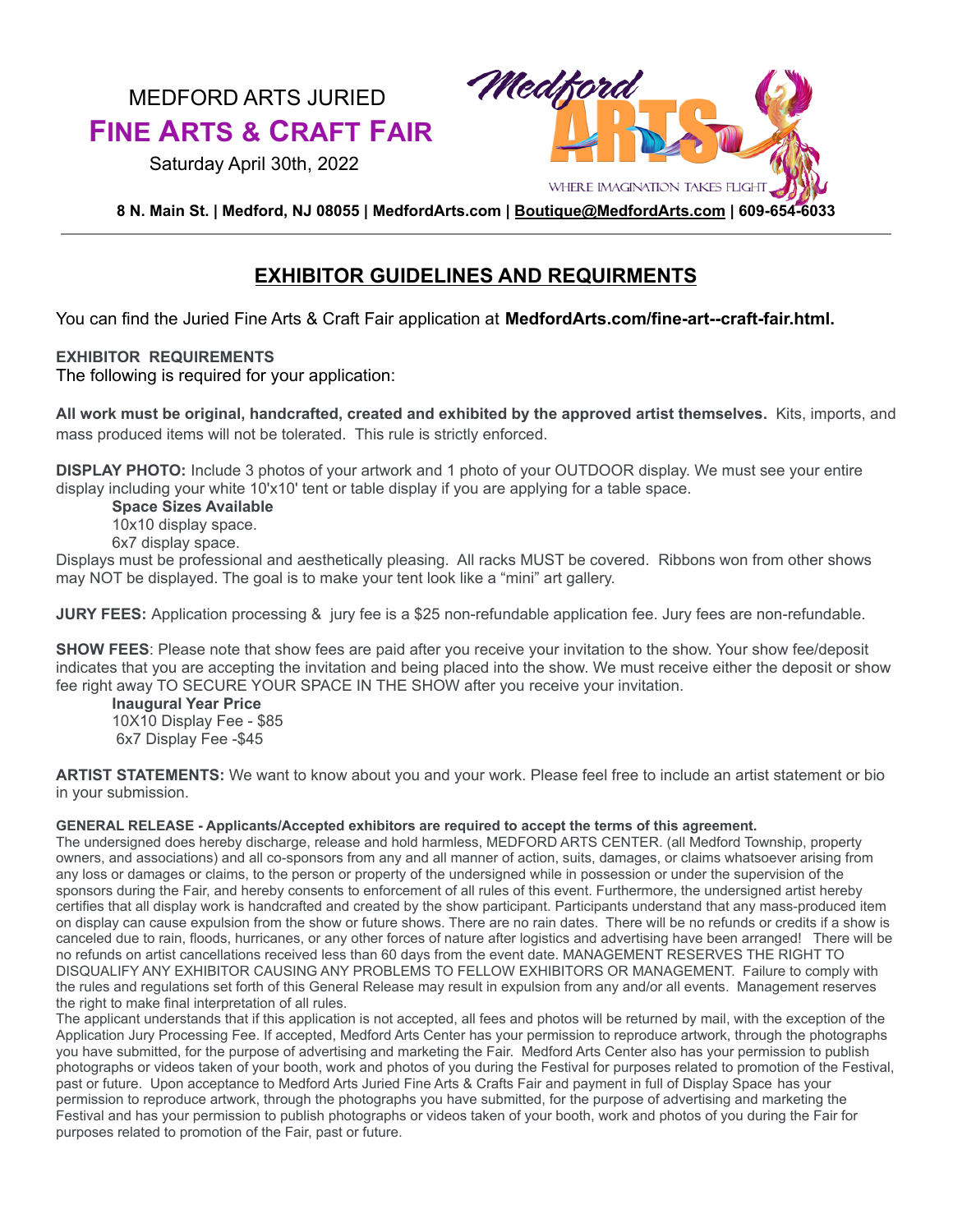## **UPON NOTICE OF ACCEPTANCE**

**CONFIRMATIONS:** If you are accepted, additional show information such as lodging, parking, set-up times, directions, etc. will be included in your confirmation. This will be emailed to you upon receipt of your deposit or booth fee. Please review this information carefully as it includes important event details. Dates of Notification of acceptance will be posted on our website.

**E-MAIL:** Please note that invitations, waitlist notifications, confirmations, important updates, and announcements will be sent to you via email. Be sure to check your email account regularly.

**CANCELLATIONS:** You are responsible for FULL PAYMENT of the show fee if cancellation is made for any reason less than 60 days prior to an ART show. Cancellations will be due in writing (email preferred) in our office AT LEAST 60 days prior to the show date. We understand that problems arise, and everyone cancels for reasons beyond their control; however, please understand there are NO EXCEPTIONS to this rule.

**BALANCES/PAYMENTS:** When paying your balance, include your full name on the check to avoid confusion. We accept checks, cashier's checks, money orders, cash or credit cards (Visa, Master Card, Discover and American Express). Make all checks, money orders and cashier's checks payable to **Medford Arts**.

- Exhibitors will leave their exhibit space clean after packing up at break down. If your space is not clean after an event, you may be expelled from future shows.
- If you are accepted into a show, the balance must be paid NO LATER than 30 days before the event.
- The approved exhibitor will occupy his or her booth at all times. NO subletting or sharing of space is permitted. No representatives are allowed. Friendly pets are allowed at the shows.
- **TAXES** Each exhibitor is responsible for collecting the state sales tax and filing a report with the local Department of Revenue.
- An accepted application is a commitment to display your work during ALL scheduled hours of the show. If you are not present for any part of the show, you may be expelled from future shows.
- Bank Fees A \$36 bank fee will be charged on all returned checks. The check amount plus the \$36 fee is payable with a money order, cashier's check or cash. The fee may be higher with international checks.
- **TENTS** Exhibitors are responsible for making their tents sturdy against wind, rain etc. Tents MUST be manufactured of flame-retardant materials. **Staking into the pavement or ground will NOT be permitted without written permission from the show director.** Medford Arts Center is not responsible for lost, damaged or stolen property. Access to vehicles for set up and take down will be a fairly short distance. Dollies and carts may be helpful.
- Space is limited for this show. Exhibitors will NOT take up any additional space without first consulting with a show coordinator. **ALL WORK, DISPLAY and STORAGE WILL NOT GO BEYOND THE ASSIGNED EXHIBITOR SPACE.**
- The exhibitor's space shall be occupied by 8:45 a.m. the morning of the show or you will be considered a "no-show" and your space will be given away with no possible refund or credit. Vehicles MUST be removed from the show area by 9:30 a.m. unless otherwise specified.
- Set-up and breakdown times will be strictly enforced. Please see show confirmation for details.
- Space Numbers page on our website the Thursday prior to the show supersedes the information on your confirmation. Be sure to check for updated information. If you do not have internet access, please contact the office for your space number.
- Management reserves the right to make final interpretations of all rules and regulations.
- Acceptance does not automatically mean your will be accepted into next year's fair. You must reapply and be juried into next year's fair.